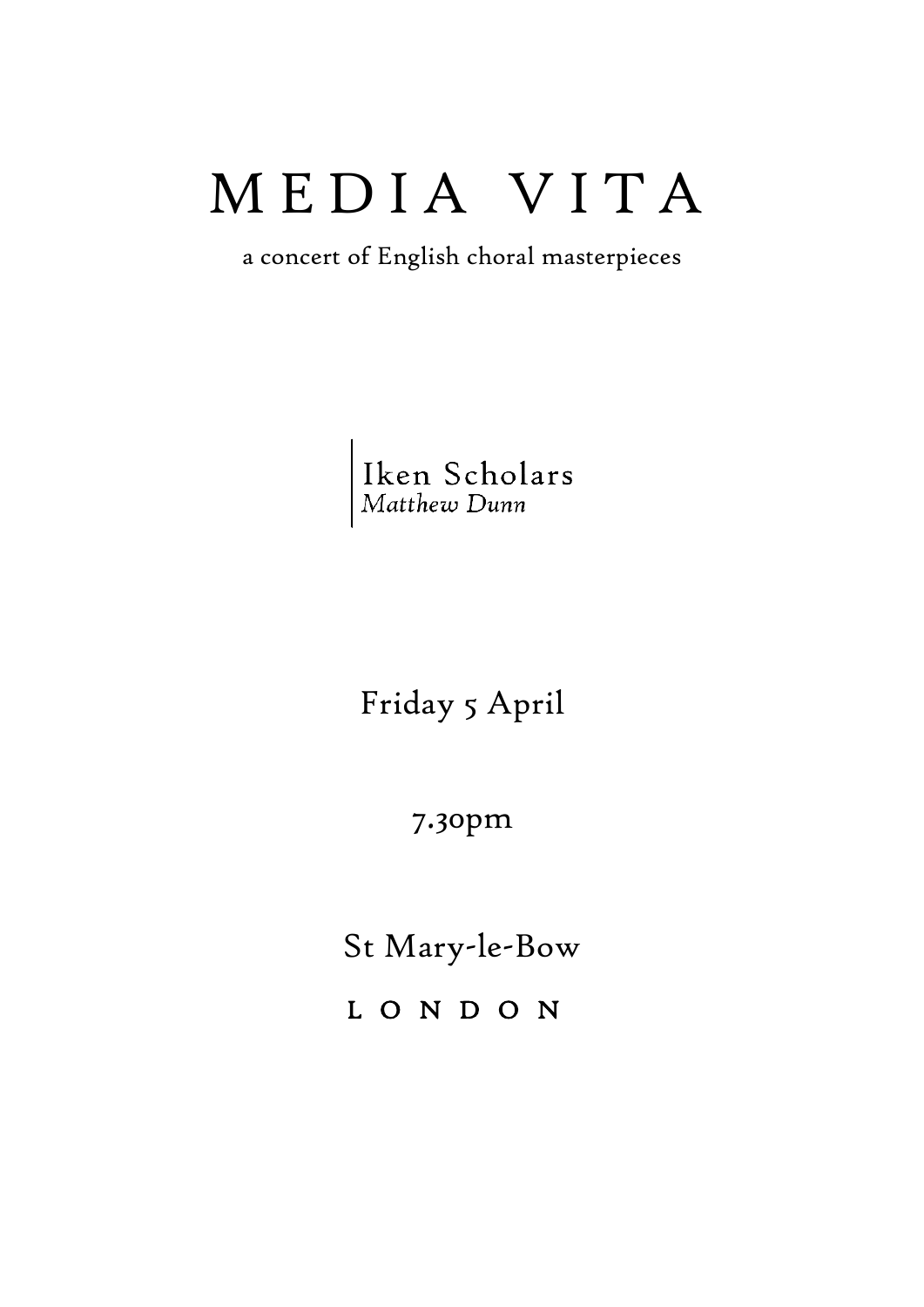#### T H A N K Y O U

The *Iken Scholars* would like to thank St Mary-le-Bow for allowing us to sing in this wonderful church. It is always a great pleasure to perform here.

#### W H Y *I K E N S C H O L A R S* ?

Iken is a small village in Suffolk where St Botolph was granted land to build a monastery in the mid-seventh century.

Matthew was Organist and Director of Music at St Botolph without Aldgate when he first came to London.

#### K E E P IN TOUCH

There are lots of ways to keep in touch with the *Iken Scholars Website*: www.ikenscholars.co.uk *Facebook*: www.facebook.com/ikenscholars *YouTube*: Search 'Iken Scholars' *Email:* ikenscholars@gmail.co.uk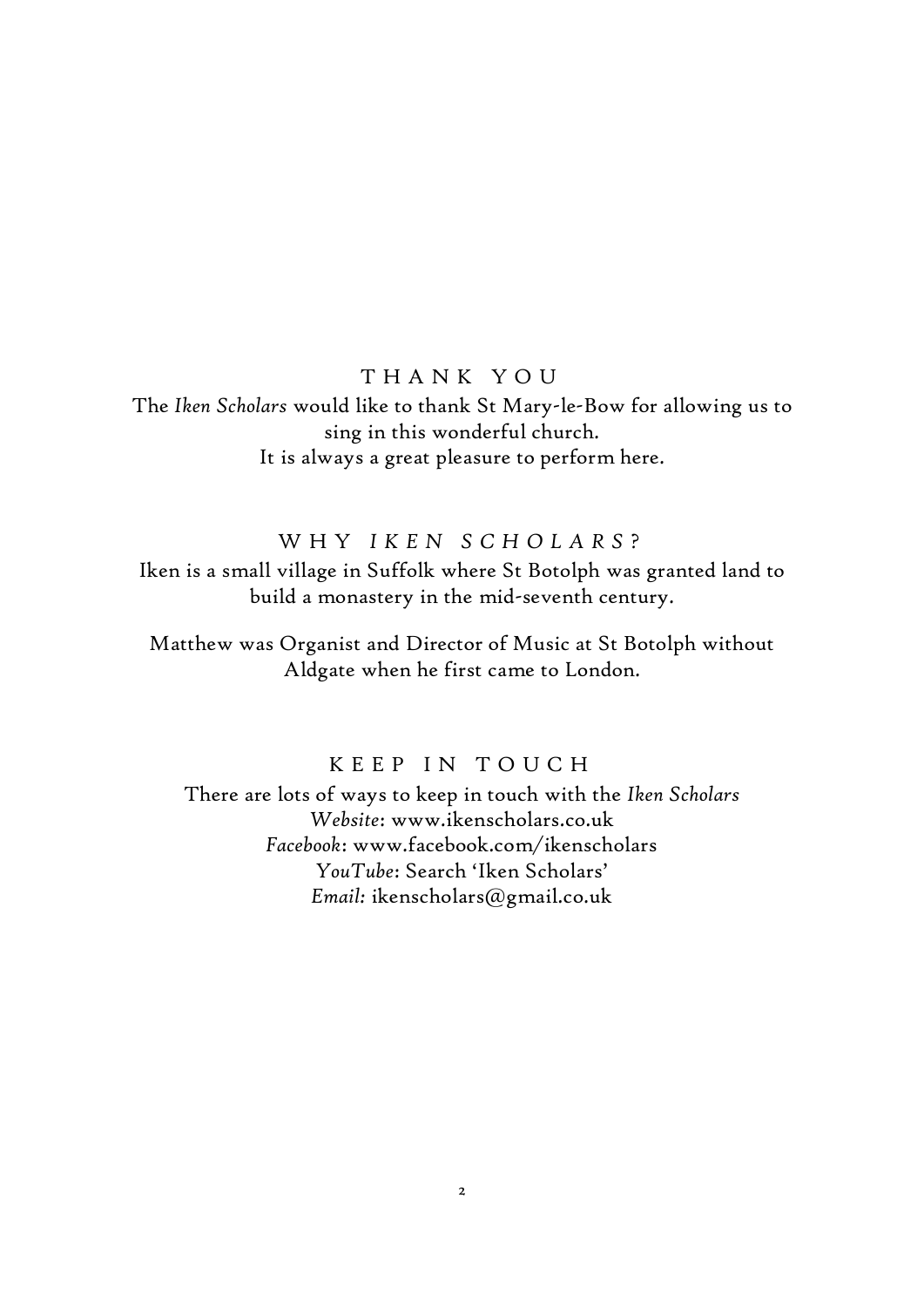## MEDIA VITA

#### P R O G R A M M E

Media Vita *Sheppard*

Lord's Prayer *John Sheppard (c.1515-1558)*

*Interval*

Magnificat *Robert White (c.1538-1574)*

*Gerald Finzi (1901-1956)* 

Seven songs of Robert Bridges *I praise the tender flower I have loved flowers that fade My spirit sang all day Clear and gentle stream Nightingales Haste on, my joys! Wherefore tonight so full of care*

#### P R O G R A M M E N O T E S

Im wunderschönen Monat Mai, als alle Knospen sprangen, da ist in meinem Herzen die Liebe aufgegangen. *In the wonderfully fair month of May, as all the flower-buds burst, then in my heart love bloomed.*

So begins Heinrich Heine's 1822 poem, which famously became the first of a cycle of sixteen-poems set by Robert Schumann in 1840: *Dichterliebe*. It is a rather beautiful, optimistic and sunny exposition, but in Schumann's hands something else is at play. Charles Rosen, in his fabulous book *The Romantic Generation*, spends quite some time in the company of this song; exploring the complex relationship between voice and piano, melody and accompaniment, dissonance and harmony. I shan't bore you with all the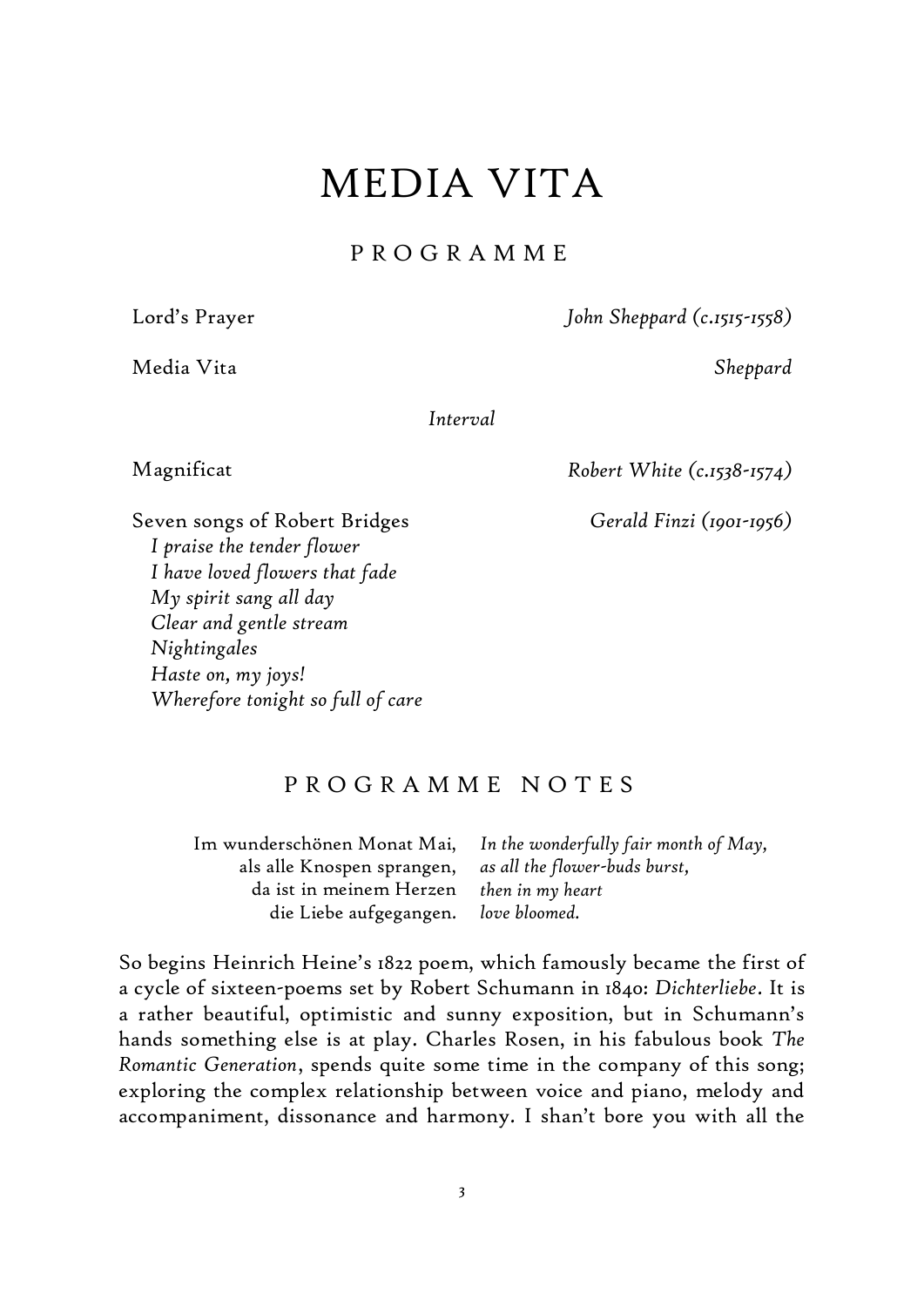details here (but I do recommend the book to music buff and enthusiast alike!), except for one.

Rosen explores at length how the music creeps out of nowhere on an unstable chord, searches repeatedly for a sense of tonal stability and finds none, and instead returns again and again to the same dissonant chord before ending as inconclusively as it began. In doing this, Rosen argues, Schumann creates a cyclical structure that doesn't have to end when the last notes fade away, nor, for that matter, are we certain that anything really begins with the piano's first tentative entry. Instead the persona's *Verlangen* (longing) stretches out in both directions and hints at a potential infinity quite unrestricted by time and place, and that we come and go merely in the middle of things, *in media res*.

Now, you may be worried that you have come to the wrong concert, or that I have printed the wrong programme notes. You have not and I have not: Schumann is not on the menu tonight. His idea, however, is an interesting one and *that* is at the heart of tonight's programme: because tonight we are all about beginnings and endings, both in history and in music, at two pivotal moments in this nation's musical heritage.

\* \* \*

Here are three interesting dates from the mid-sixteenth century: 28 January 1547, 30 September 1553 and 15 January 1559. They are all coronation dates for some of the most contrasted and divisive monarchs England has ever been led by: Edward VI, Mary I and Elizabeth I. The first part of our programme tonight (the two pieces of the first half and the first of the second) traces the changing flavours of religious upheaval these monarchs oversaw and their impact on the musical life of this nation.

John Sheppard (c.1515-1558) saw much of this upheaval at close quarters. Born under Edward VI's father, Henry VIII, he came to prominence first as *informator choristarum* (teacher of the choristers) at Magdalene College, Oxford and then later as a Gentleman of the Chapel Royal. There are some who argue that Sheppard began his musical education as a chorister next door at St Paul's, but I have not seen any evidence to support this.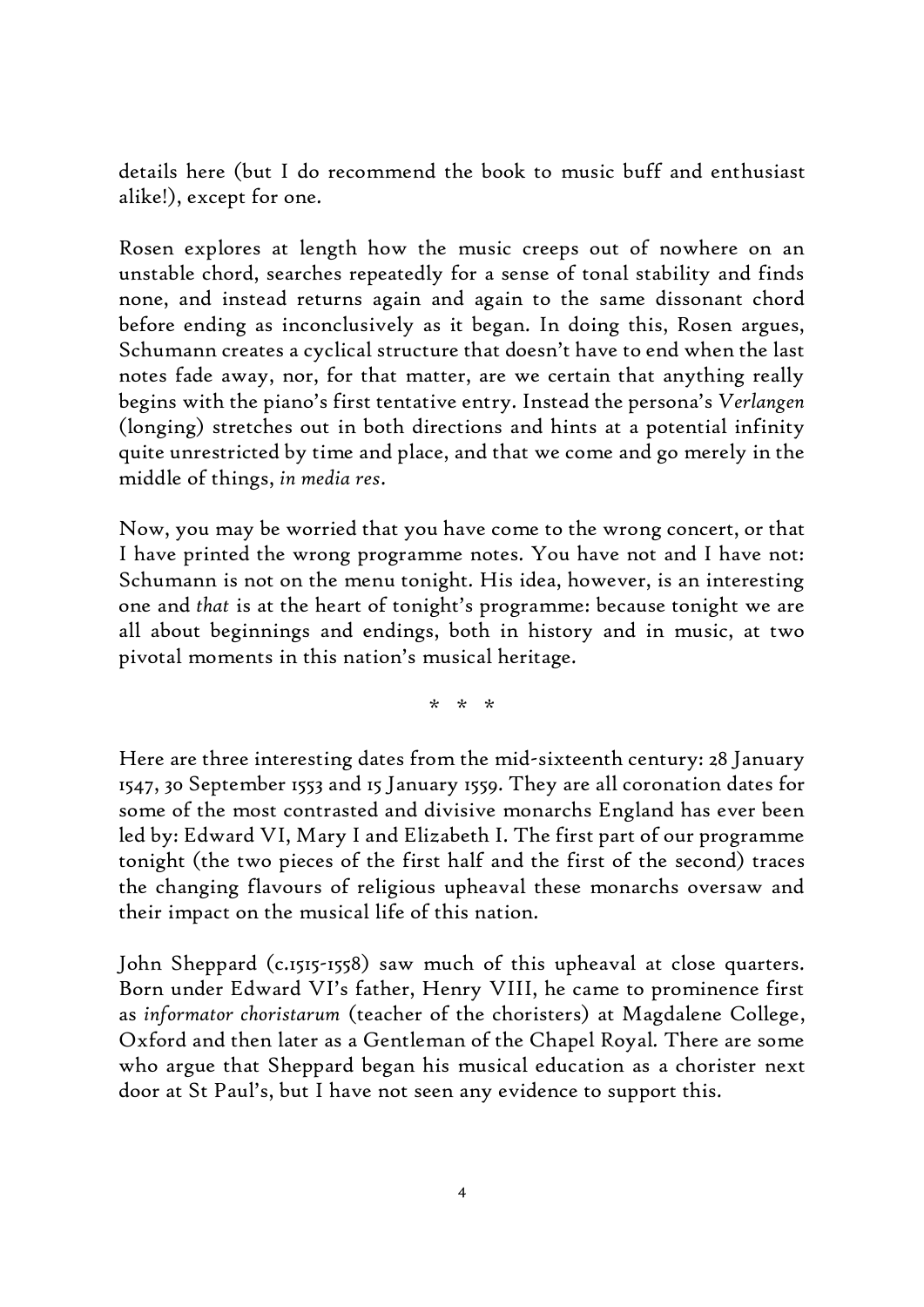Significantly, Sheppard's time in the Chapel Royal (c.1547-1558) is likely to have compassed most, if not all, of Edward's reign. The music he therefore began to compose in these years adhered closely to the new and distinctly Protestant flavour of works that Edward oversaw (influenced greatly by reforming instincts of Thomas Cranmer and the Duke of Northumberland): a flavour that was far more pronounced than anything Henry had instigated in his reign. Henry was, after all, a Catholic at heart: for all the tumultuous reforming spirit he initiated, he died clutching his rosary beads, having ordered a mass to be said daily until the end of world for the salvation of his soul.

It is in the turbulent melee of the Chapel Royal under Edward that we being our concert tonight. Sheppard's *Lord's Prayer* is a beautiful example of his early mature style. By way of comparison to the *Media Vita* to come, it is worth noting the choir are singing in English; that the text proceeds with clarity and without much repetition; and that there is a clear sense of the music being led by the upper voice and supported below (which further aids the clarity). Listen out in particular for the beautiful ascending scale in the tenor at 'forever more', which provides the structural high point of the piece.

If Edward pushed England further down the Protestant path than it had ever been before or since, Mary was determined to reverse this when she came to the throne after the early death of her younger half-brother in 1553 aged 15. Mary was the only surviving child or Catherine of Aragon: the fiercely Catholic first wife of Henry VIII of over twenty years, who had previously been married to Henry's older brother, Prince Arthur. It was this earlier marriage that led Henry VIII (after meditating on the prescription not to marry your brother's wife in Leviticus) to seek a divorce from Catherine, which ultimately led to England's split from Rome.

Catherine's Catholicism lived on through her daughter and on ascending the throne Mary quickly moved to reinstate the Sarum Rite to English liturgy, quashing resistance with such gruesome force that she earned the un-loving nickname of 'Bloody Mary' within her lifetime.

This shift had a remarkable impact on the musical outputs in England: an impact that arguably reaches its highest expression in Sheppard's gargantuan antiphon *Media Vita.*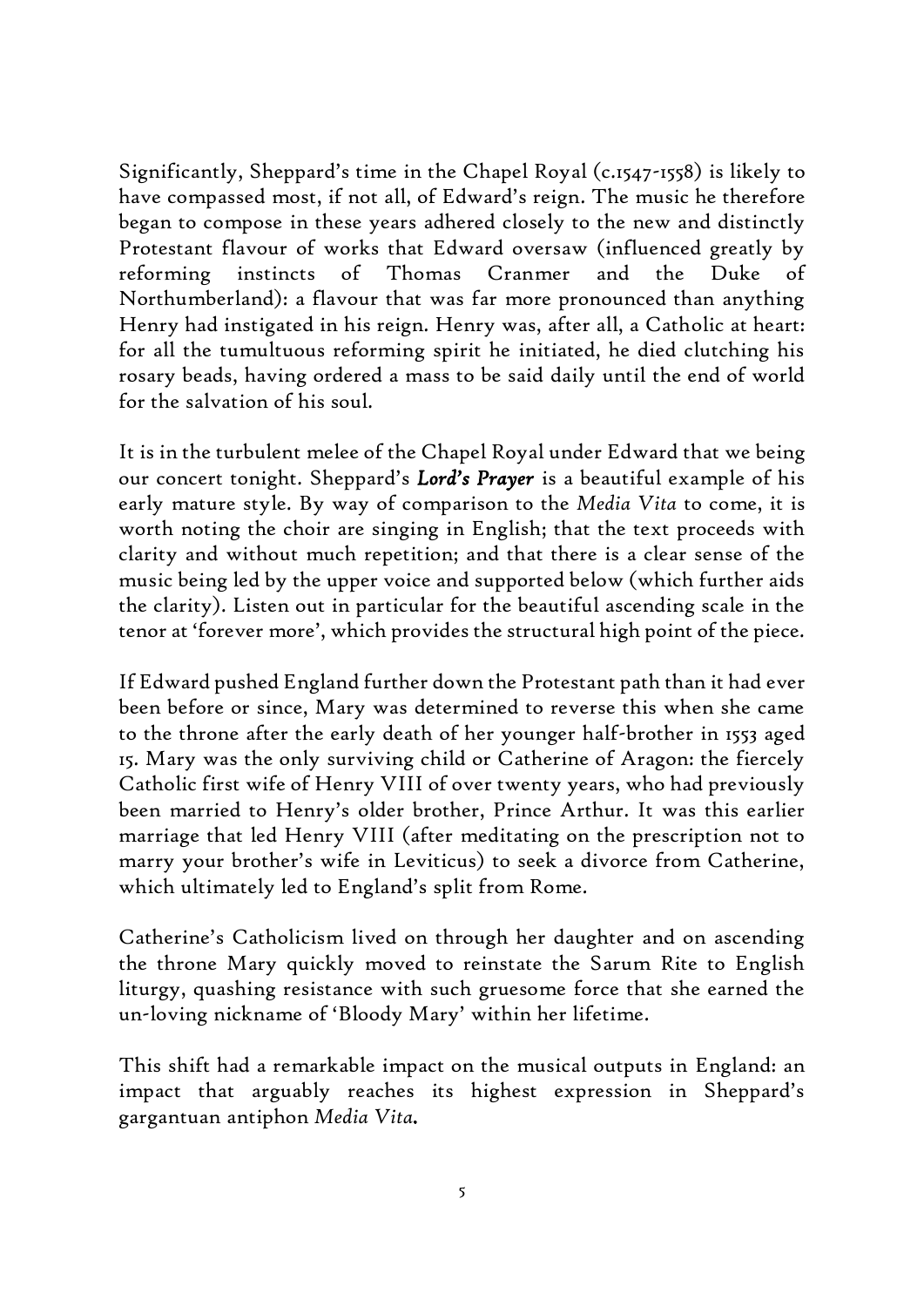*Media Vita* is the antiphon sung at compline before the Nunc Dimittis in the third week of Lent in the Sarum Rite. Indeed, tonight's performance incorporates a plainsong Nunc Dimittis at its heart. What has changed, however, is that the antiphon which might once have taken



*Baldwin Partbooks (Oxford Christchurch)*

a moment or two to recite, here takes on huge proportions and this changes our understanding and response to the music, as well as the amount of time we spend listening to it.

This brings me back to Schumann and his eternally cyclical structure: because in the same way Schumann generates a sense of eternity through repeating motifs that never find rest, so Sheppard sets music that flies back and forth through the choir's copies (and the original manuscript), so much so that it is hard to be certain when the musical structure has worked out all of its permutations. Similarly, the music arrives, as if out of nowhere, with a single voice presenting an ancient chant which persists throughout the piece in the midst of the dense texture.

This music does not have word painting in it: it is the wrong thing to look for. Instead it presents us with a mediation on the text at a level once removed: it is a plea from beginning to end for mercy and comfort from a God who is at once intimately present and eternally distant.

With the *Magnificat* of Robert White (c.1538-1574) we move beyond the upheaval and, perhaps, the excesses of Mary's reign. Sheppard died within a month of Mary and a new generation of composers came to the fore in England. Elizabeth sought a *via media* between the extreme of her two siblings and this ushered in a period of relative calm and stability: Catholics were tolerated within limits, but the Church of England was the new religion in town.

There are famous examples of Catholic musicians who rose to great eminence in their lifetimes under Elizabeth, William Byrd and Thomas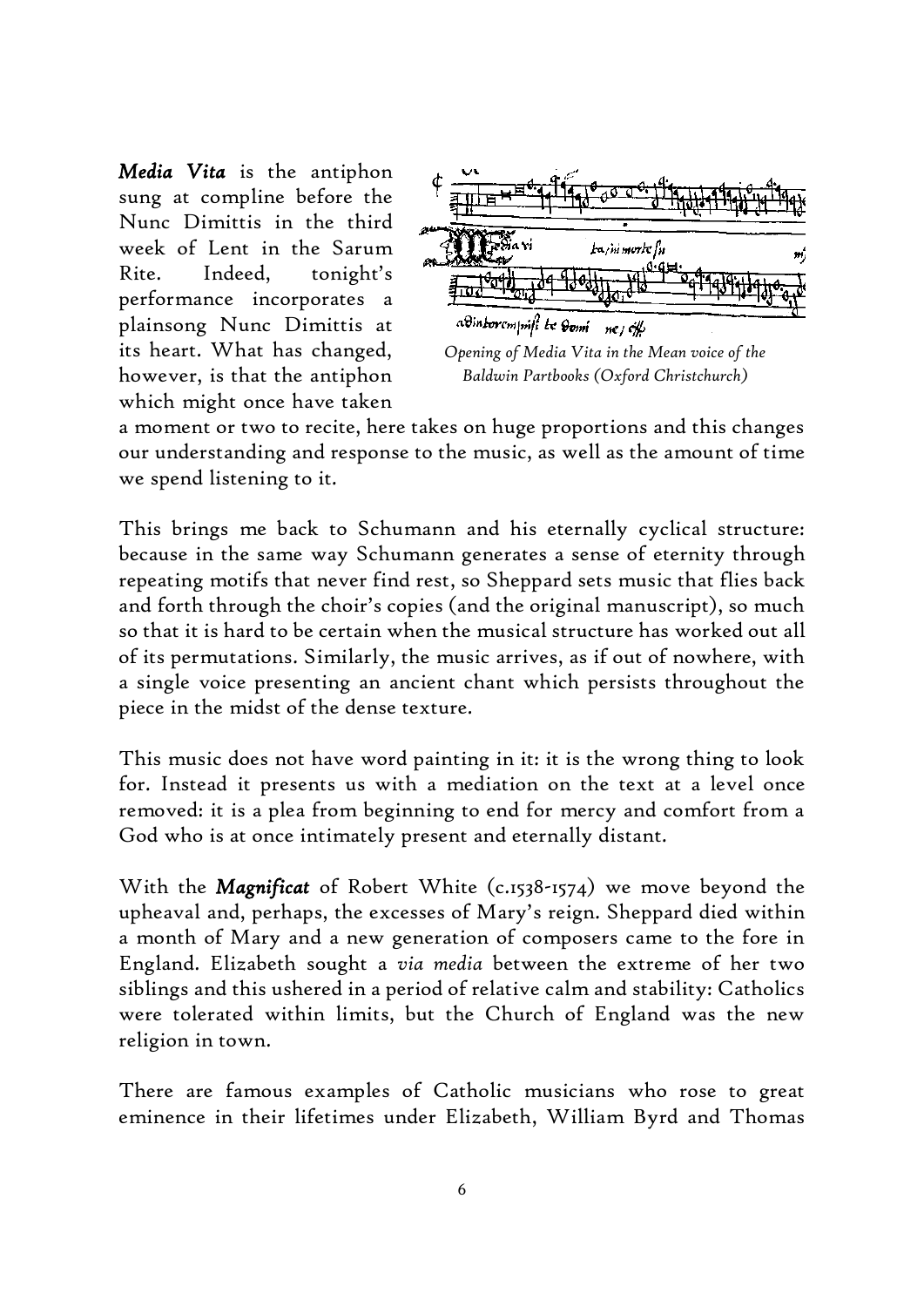Tallis perhaps being the most obvious, but Robert White should be included in this list as well. A local lad (born and brought up in Holborn a few minutes away), after Cambridge he took positions in Ely, Chester and eventually became organist at Westminster Abbey. This would be an impressive CV for anyone and all the more so when his untimely death at the age of 36 is taken into consideration.

Some of his music is now fragmentary or lost, but enough remains to establish him in the first order of composers of his generation. Amongst them are some beautiful Lamentation settings and tonight's *Magnificat*.

White harks back to a compositional style that had almost gone in this piece. It proceeds as a series of alternating sections of chant and polyphony, some of which are highly virtuosic and reminiscent of the style of John Taverner. Listen out in particular for the grandiose opening building from three voices to a full six-part texture; the interplay between the individual voices (perhaps most exciting displayed in the trio 'et semini eius' for the lower voices) and the eerie 'sicut erat in principo' towards the end.

Gerald Finzi's (1901-1956) *Seven Songs of Robert Bridges* leave the religious upheavals of the sixteenth century long behind. His music, instead, has come to represent for many another high-point of the vernacular English sound: this time of the twentieth century.

Finzi's early life was tainted with tragedy when he lost his father at the age of eight and then all three of his older brothers and his music teacher in the First World War (he himself could not fight because of his age). These early family tragedies had a profound effect on Finzi's compositional output that some have attributed his melancholic tone to. The *Seven Songs* are a good example of this; written on the eve of the Second World War, the settings of these poems yearn nostalgically for an England that perhaps never existed.

MJD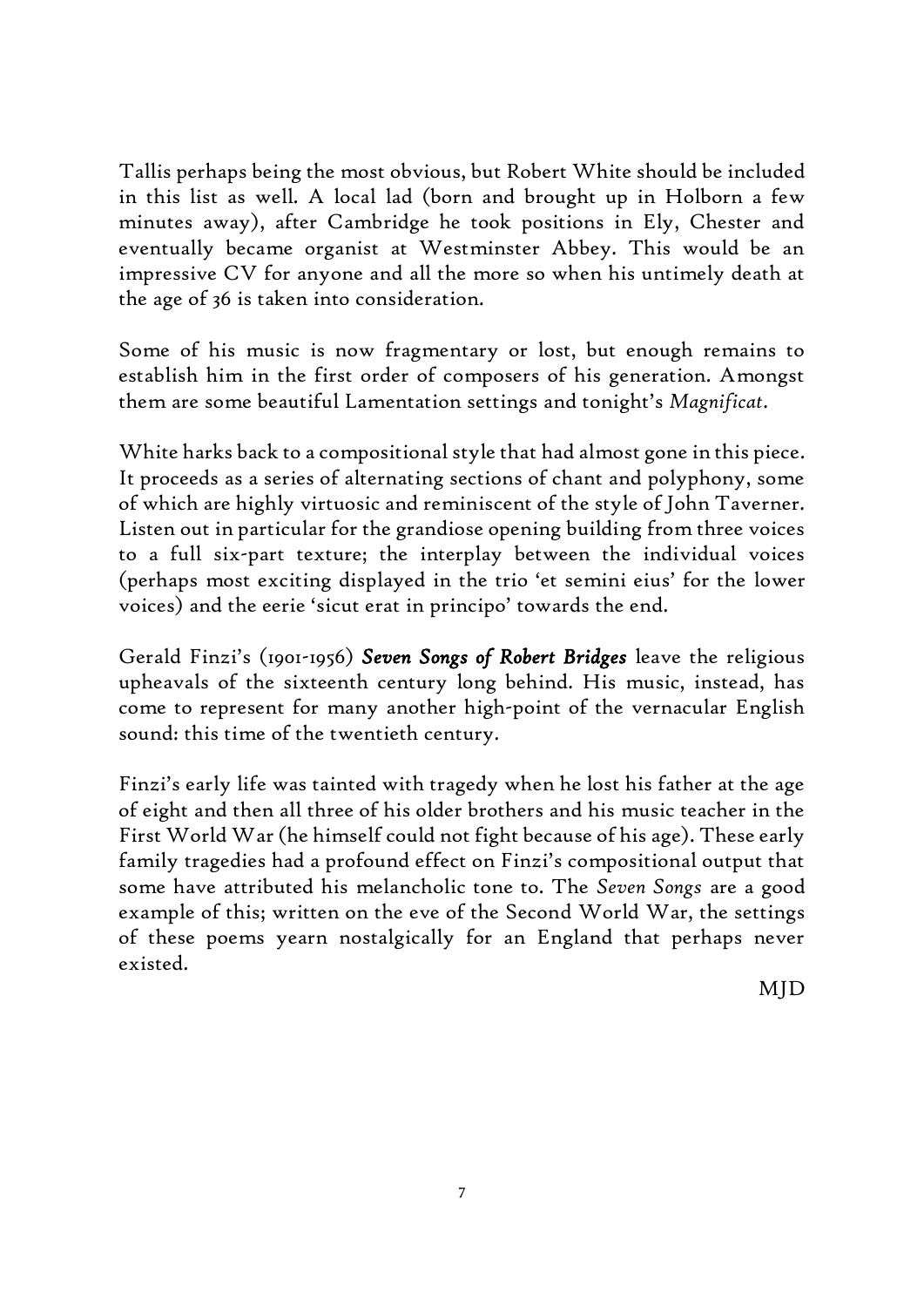#### T E X T A N D T R A N S L A T I O N S

#### Lord's Prayer, *Sheppard*

Our Father, which art in heaven, hallowed be thy name; thy kingdom come; thy will be done, in earth as it is in heaven. Give us this day our daily bread. And forgive us our trespasses, as we forgive them that trespass against us. And lead us not into temptation; but deliver us from evil. For thine is the kingdom, the power, and the glory, for evermore. Always so be it.

#### Media Vita, *Sheppard*

Media vita in morte sumus Quem quaerimus adjutorem nisi te, Domine Qui pro peccatis nostris juste irasceris? Sancte Deus, Sancte fortis, Sancte et misericors Salvator, Amaræ morti ne tradas nos.

Nunc dimittis servum tuum, Domine, secundum verbum tuum in pace: Quia viderunt oculi mei salutare tuum Quod parasti ante faciem omnium populorum: Lumen ad revelationem gentium, et gloriam plebis tuae Israel.

In the midst of life we be in death: Of whom may we seek for succour, but of Thee, O Lord which for our sins justly art moved? Yet, O Lord God most holy, O Lord most mighty, O holy and most merciful Saviour, Deliver us not into the bitter pains of eternal death.

Lord, now lettest thou thy servant depart in peace: according to thy word. For mine eyes have seen: thy salvation, Which thou hast prepared: before the face of all people; To be a light to lighten the Gentiles: and to be the glory of thy people Israel.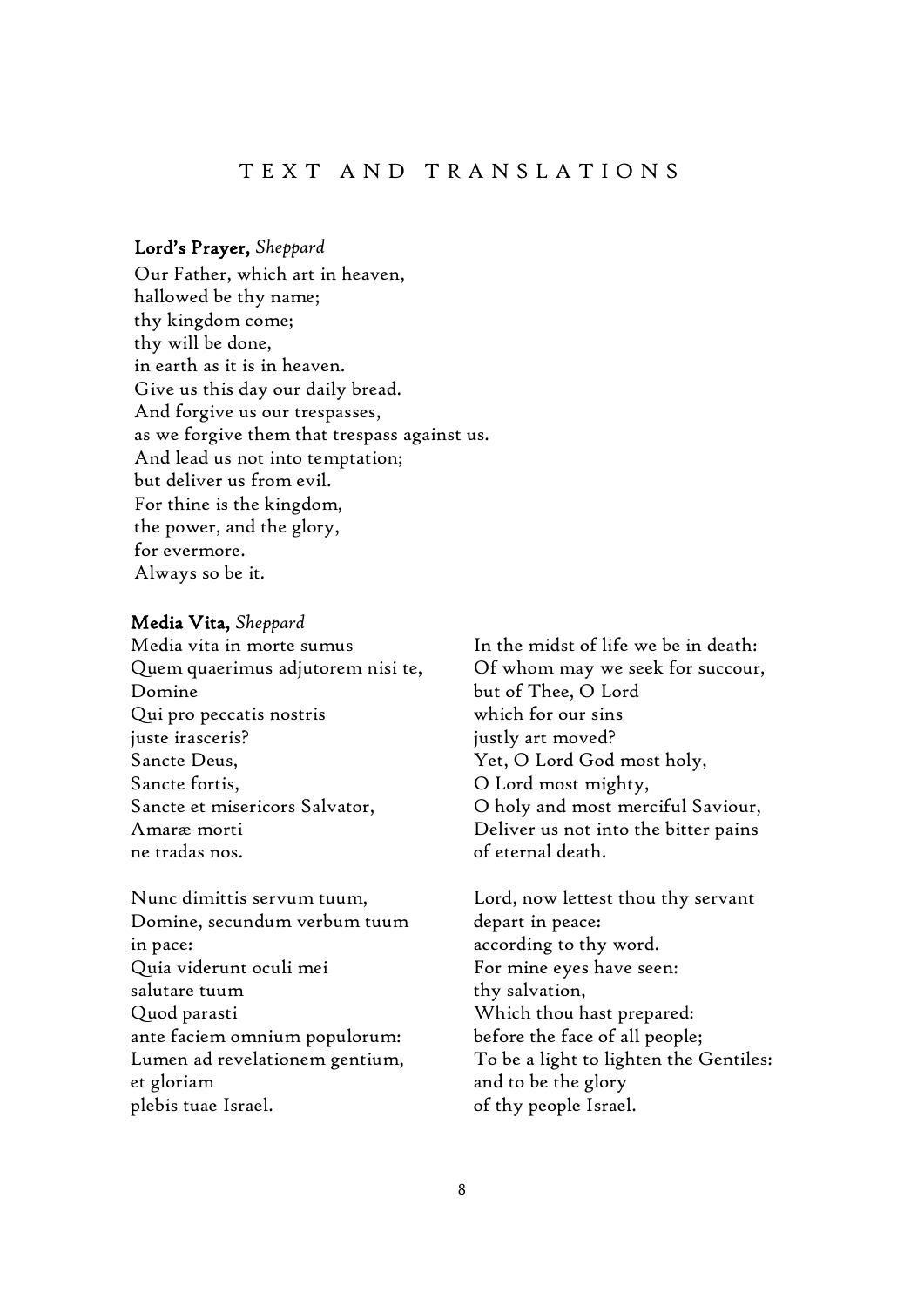Gloria Patri, et Filio, et Spiritui Sancto: Sicut erat in principio, et nunc, et semper, et in sæcula sæculorum. Amen.

Ne projicias nos in tempore senectutis cum defecerit virtus nostra ne derelinquas nos Domine. Sancte Deus, Sancte fortis, Sancte et misericors Salvator, Amarae morti ne tradas nos.

Noli claudere aures tuas ad preces nostras. Sancte fortis, Sancte et misericors Salvator, Amarae morti ne tradas nos.

#### Magnificat, *White*

Magnificat, anima mea, Dominum et exultavit spiritus meus in Deo, salutari meo. Quia respexit humilitatem ancillæ suæ: ecce enim ex hoc beatam me dicent omnes generationes. Quia fecit mihi magna, qui potens est: et sanctum nomen eius, et misericordia eius a progenie in progenies timentibus eum. Fecit potentiam in brachio suo, dispersit superbos mente cordis sui. Deposuit potentes de sede et exaltavit humiles;

Glory be to the Father, and to the Son: and to the Holy Ghost; As it was in the beginning, is now, and ever shall be: world without end. Amen.

Do not cast us away in our old age; When our strength fails us do not abandon us O Lord. O Lord God most holy, O Lord most mighty, O holy and most merciful Saviour, deliver us not into the bitter pains of eternal death.

Thou knowest, Lord, the secrets of our hearts O Lord most mighty, O holy and most merciful Saviour, deliver us not into the bitter pains of eternal death.

My soul doth magnify the Lord and my spirit hath rejoiced in God, my Saviour. For he hath regarded the humility of his handmaid: for behold from henceforth all generations shall call me blessed. For he that is mighty hath done great things to me: and holy is his name. And his mercy is from generation unto generations, to them that fear him. He hath shewed might in his arm: he hath scattered the proud in the conceit of their heart. He hath put down the mighty from their seat and hath exalted the humble.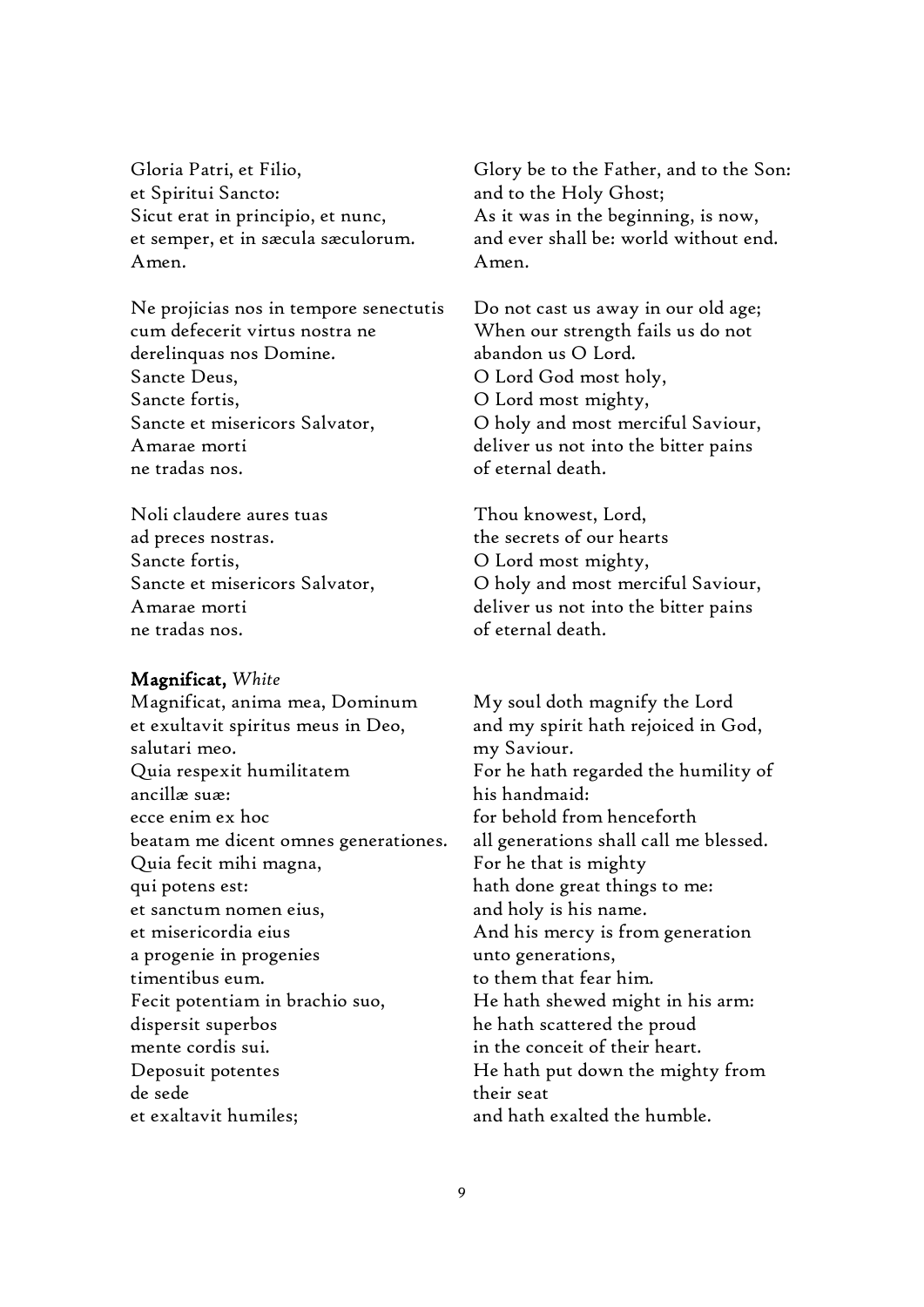esurientes implevit bonis et divites dimisit inanes. Suscepit Israel puerum suum recordatus misericordiæ suæ, sicut locutus est ad patres nostros, Abraham et semini eius in sæcula.

Gloria Patri, et Filio, et Spiritui Sancto: Sicut erat in principio, et nunc, et semper, et in sæcula sæculorum. Amen.

#### Seven songs by Robert Bridges, *Finzi* 1. I praise the tender flower,

I praise the tender flower, That on a mournful day Bloomed in my garden bower And made the winter gay. Its loveliness contented My heart tormented. I praise the gentle maid Whose happy voice and smile To confidence betrayed My doleful heart awhile; And gave my spirit deploring Fresh wings for soaring. The maid for very fear Of love I durst not tell: The rose could never hear, Though I bespake her well: So in my song I bind them For all to find them.

I have loved flowers that fade, Within whose magic tents Rich hues have marriage made With sweet unmemoried scents: A honeymoon delight, A joy of love at sight,

He hath filled the hungry with good things: and the rich he hath sent empty away. He hath received Israel his servant, being mindful of his mercy. As he spoke to our fathers: to Abraham and to his seed for ever.

Glory be to the Father, and to the Son, and to the Holy Ghost. As it was in the beginning, is now, and ever shall be, world without end. Amen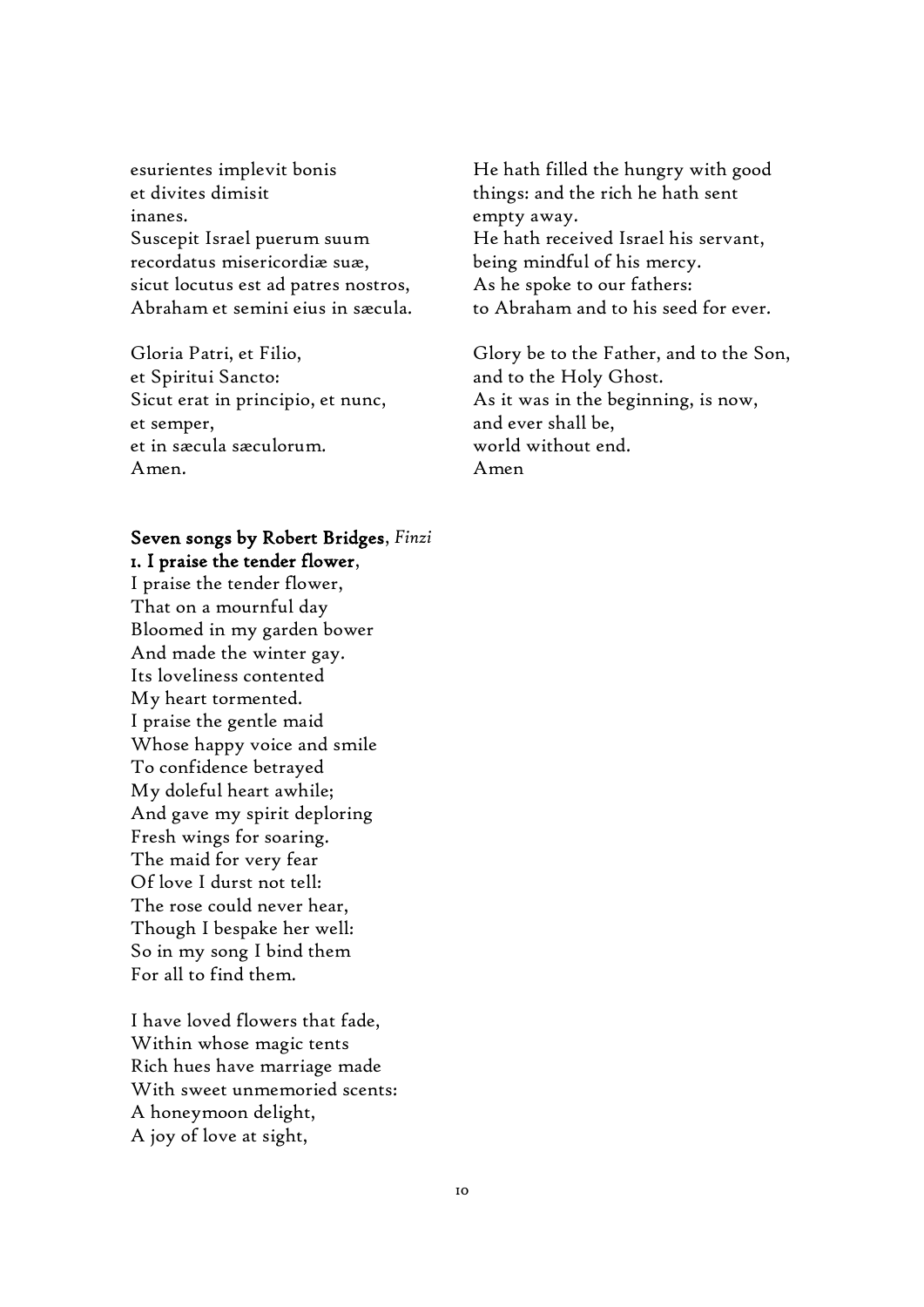That ages in an hour My song be like a flower!

#### 2. I have loved airs that die

I have loved airs that die Before their charm is writ Along a liquid sky Trembling to welcome it. Notes, that with pulse of fire Proclaim the spirit's desire, Then die, and are nowhere My song be like an air!.

Die, song, die like a breath, And wither as a bloom; Fear not a flowery death, Dread not an airy tomb! Fly with delight, fly hence! 'Twas thine love's tender sense To feast; now on thy bier Beauty shall shed a tear.

#### 3. My spirit sang all day

My spirit sang all day O my joy. Nothing my tongue could say, Only My joy! My heart an echo caught O my joy And spake, Tell me thy thought, Hide not thy joy. My eyes gan peer around, O my joy What beauty hast thou found? Shew us thy joy. My jealous ears grew whist; O my joy Music from heaven is't, Sent for our joy? She also came and heard; O my joy, What, said she, is this word?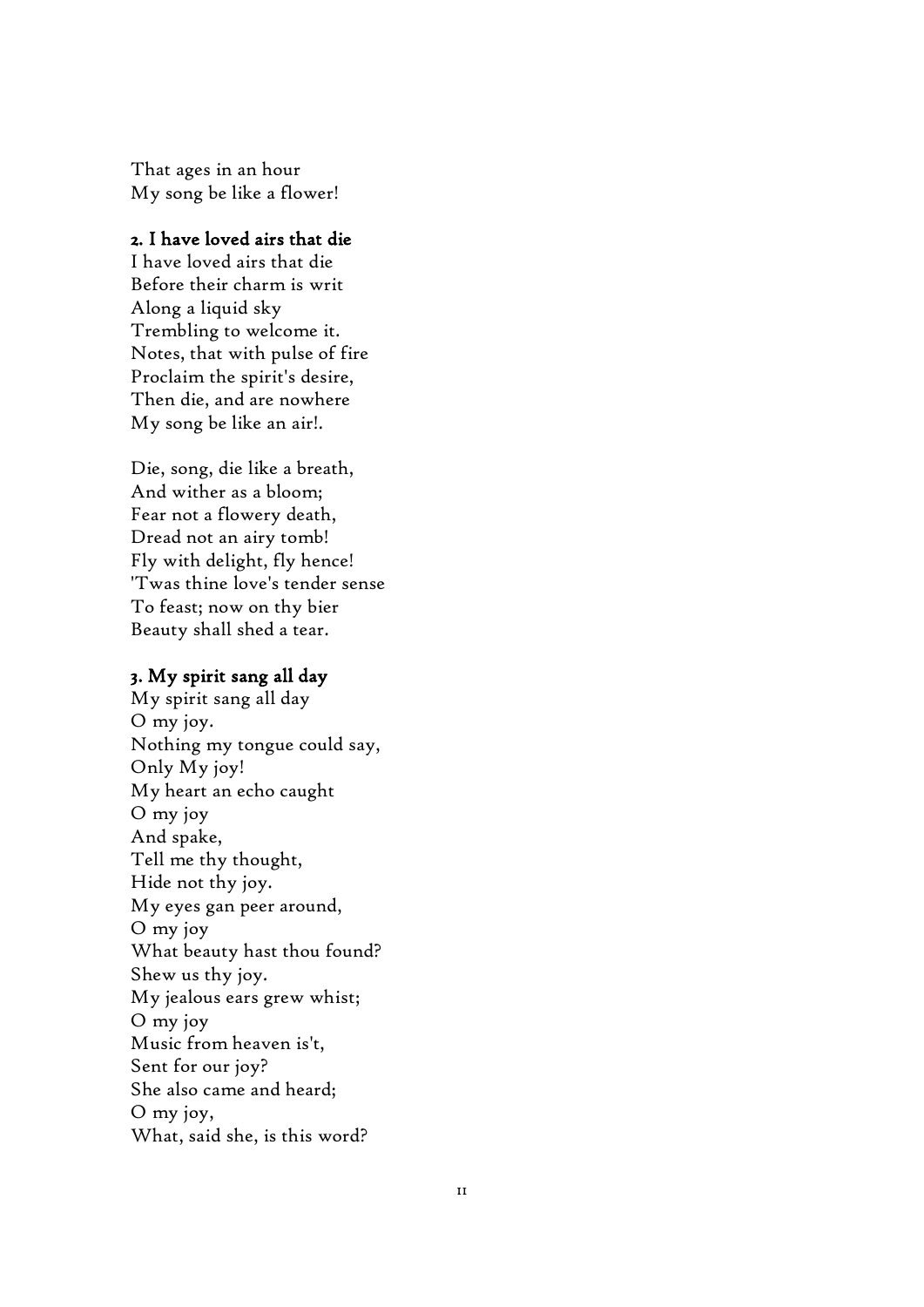What is thy joy? And I replied, O see, O my joy, 'Tis thee, I cried, 'tis thee: Thou art my joy.

#### 4. Clear and gentle stream!

Clear and gentle stream! Known and loved so long, That hast heard the song And the idle dream Of my boyish day; While I once again Down thy margin stray, In the selfsame strain Still my voice is spent, With my old lament And my idle dream, Clear and gentle stream!

Where my old seat was Here again I sit, Where the long boughs knit Over stream and grass A translucent eaves: Where back eddies play Shipwreck with the leaves, And the proud swans stray, Sailing one by one Out of stream and sun, And the fish lie cool In their chosen pool.

Many an afternoon Of the summer day Dreaming here I lay; And I know how soon, Idly at its hour, First the deep bell hums From the minster tower, And then evening comes, Creeping up the glade, With her lengthening shade,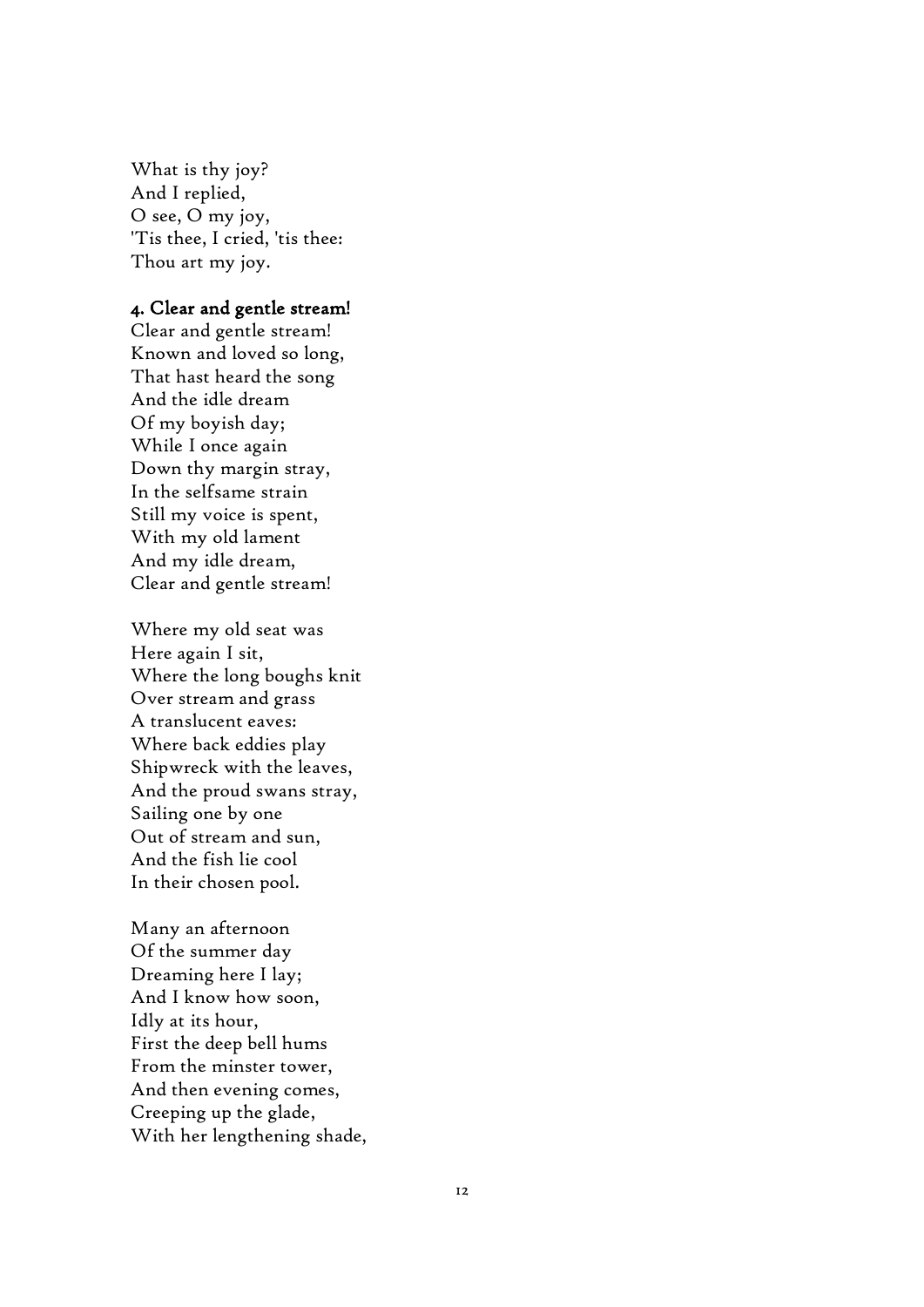And the tardy boon Of her brightening moon.

Clear and gentle stream! Ere again I go Where thou dost not flow, Well does it beseem Thee to hear again Once my youthful song, That familiar strain Silent now so long: Be as I content With my old lament And my idle dream, Clear and gentle stream.

#### 5. Beautiful must be the mountains whence ye come,

Beautiful must be the mountains whence ye come, And bright in the fruitful valleys the streams, wherefrom Ye learn your song: Where are those starry woods? O might I wander there, Among the flowers, which in that heavenly air Bloom the year long!

Nay, barren are those mountains and spent the streams: Our song is the voice of desire, that haunts our dreams, A throe of the heart, Whose pining visions dim, forbidden hopes profound, No dying cadence nor long sigh can sound, For all our art.

Alone, aloud in the raptured ear of men We pour our dark nocturnal secret; and then, As night is withdrawn From these sweet-springing meads and bursting boughs of May, Dream, while the innumerable choir of day Welcome the dawn.

#### 6. Haste on, my joys! your treasure lies

Haste on, my joys! your treasure lies In swift, unceasing flight. O haste: for while your beauty flies I seize your full delight.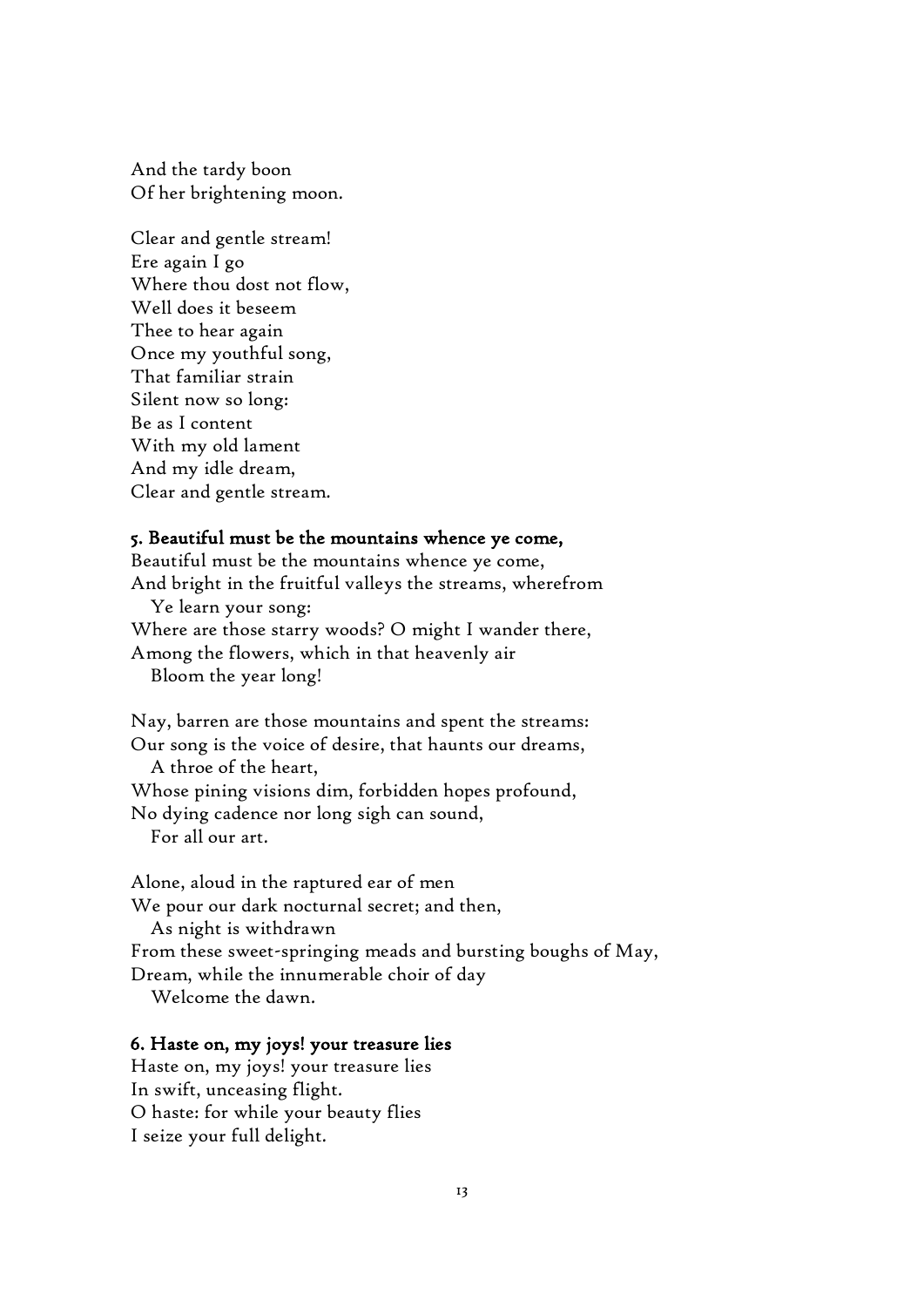Lo! I have seen the scented flower, Whose tender stems I cull, For her brief date and meted hour Appear more beautiful.

O youth, O strength, O most divine For that so short ye prove; Were but your rare gifts longer mine, Ye scarce would win my love.

Nay, life itself the heart would spurn, Did once the days restore The days, that once enjoyed return, Return, ah! nevermore.

#### 7. Wherefore to-night so full of care,

Wherefore to-night so full of care, My soul, revolving hopeless strife, Pointing at hindrance, and the bare Painful escapes of fitful life? Shaping the doom that may befall By precedent of terror past: By love dishonoured, and the call Of friendship slighted at the last? By treasured names, the little store That memory out of wreck could save Of loving hearts, that gone before Call their old comrade to the grave? O soul, be patient: thou shalt find A little matter mend all this; Some strain of music to thy mind, Some praise for skill not spent amiss. Again shall pleasure overflow Thy cup with sweetness, thou shalt taste Nothing but sweetness, and shalt grow Half sad for sweetness run to waste. O happy life! I hear thee sing, O rare delight of mortal stuff! I praise my days for all they bring, Yet are they only not enough.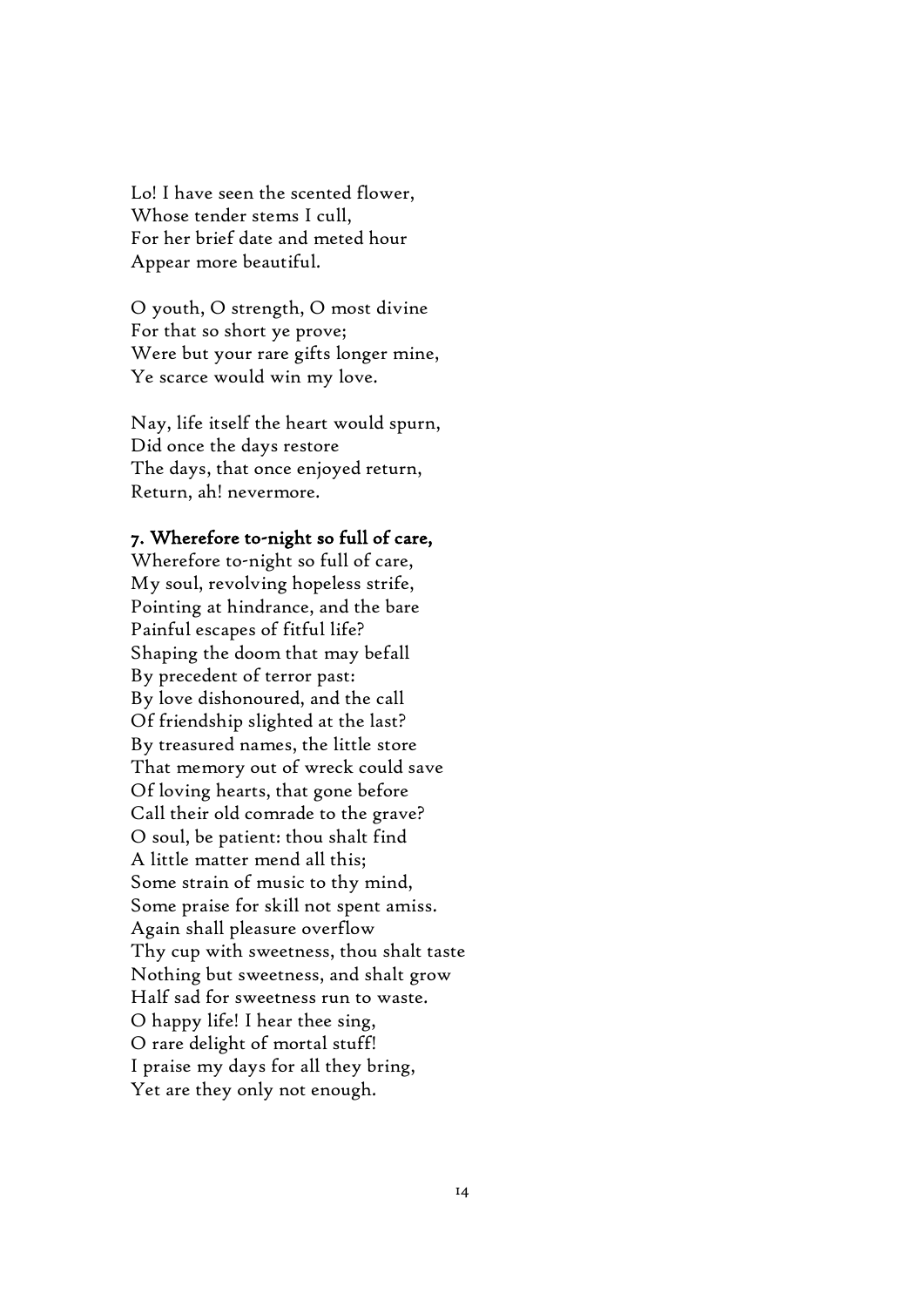# Iken Scholars<br>Matthew Dunn

#### *Director* Matthew Dunn

*Sopranos Altos* Jenny Forsyth Sophie Cleobury Katharina Dunn Nerissa Taysom

Jess Daggers Jessica Ballantine Anoushka Kenley

*Tenors Basses* Andrew Balls John Robb William Wallis David Thomson

Chris Jeanes Joachim Sabbath Maxime Rischard